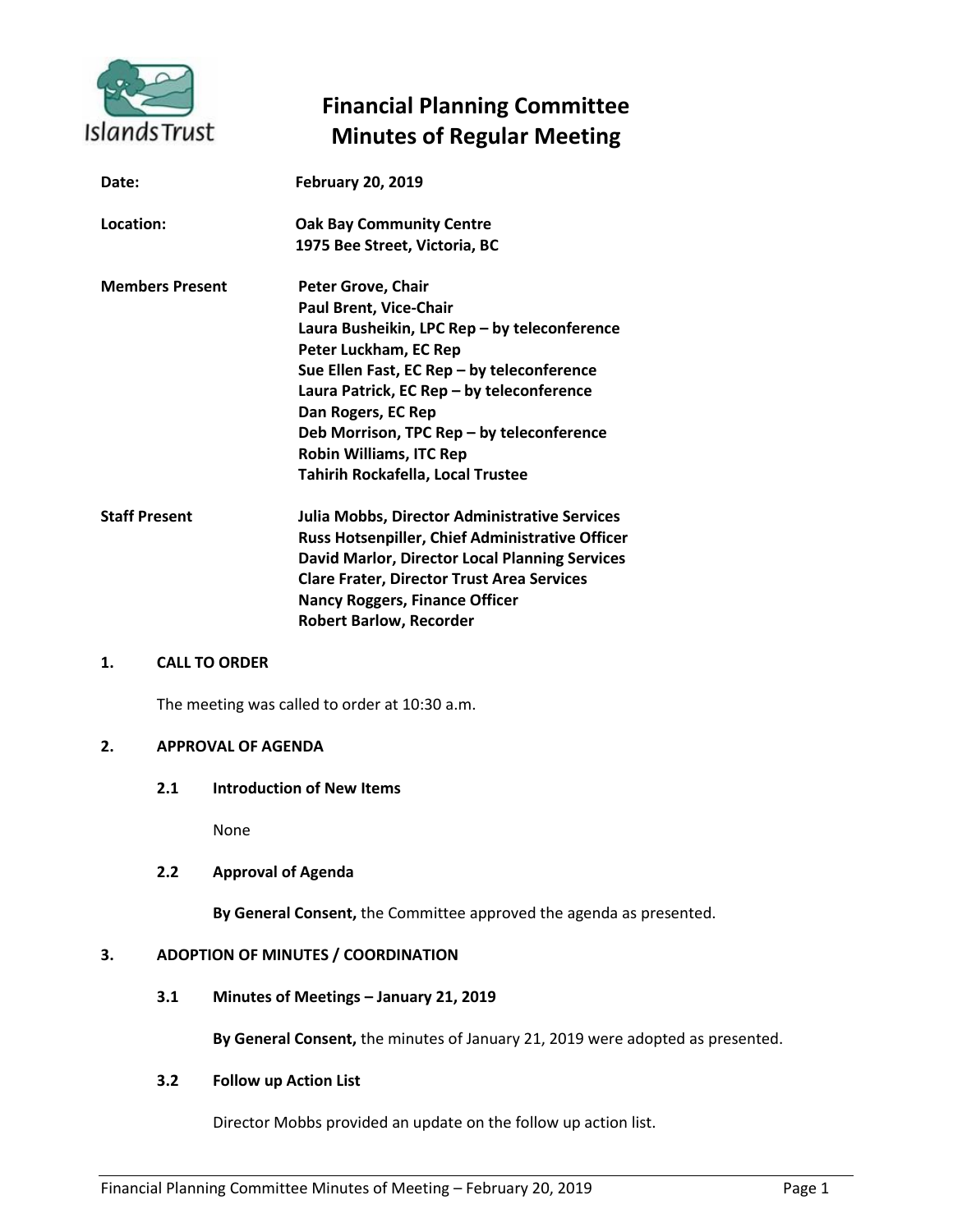## **4. TRUST COUNCIL BUSINESS**

#### **4.1 December 31, 2018 Financial Report – RFD**

## **FPC-2019-003**

#### **It was MOVED and SECONDED,**

that Financial Planning Committee forward the December 31, 2018 Quarterly Financial Report to Trust Council as presented.

**CARRIED**

#### **4.2 2018-19 Financial Forecast - Briefing**

The briefing was reviewed by the Committee.

#### **4.3 Finalize Draft 2019-20 Budget**

#### **4.3.1 Draft 2019-20 Budget Revisions since January 2019 meeting**

The briefing was reviewed by the Committee.

#### **4.3.2 Public Consultation Feedback - Briefing**

The briefing was reviewed by the Committee. Acknowledgement was made as to the increase in number of responses from previous years and that the new format generated more feedback per respondent. Concern was expressed in regards to the value of the feedback considering that it is a small number of responses which are self-selected. Director Frater provided comments and will amend the briefing to highlight that the survey results are not statistically significant.

#### **FPC-2019-004**

## **It was MOVED and SECONDED,**

that Financial Planning Committee forward the Public Consultation Feedback briefing to Trust Council as amended.

#### **CARRIED**

## **4.3.3 Discussion and Follow Up**

The budget was discussed. There was no follow-up.

#### **4.4 2019-20 Budget Recommendation to Trust Council**

## **4.4.1 Draft 2019-20 Budget Session Outline**

Received as is.

#### **4.4.2 Draft 2019-20 Budget Assumptions and Principles**

Received as is.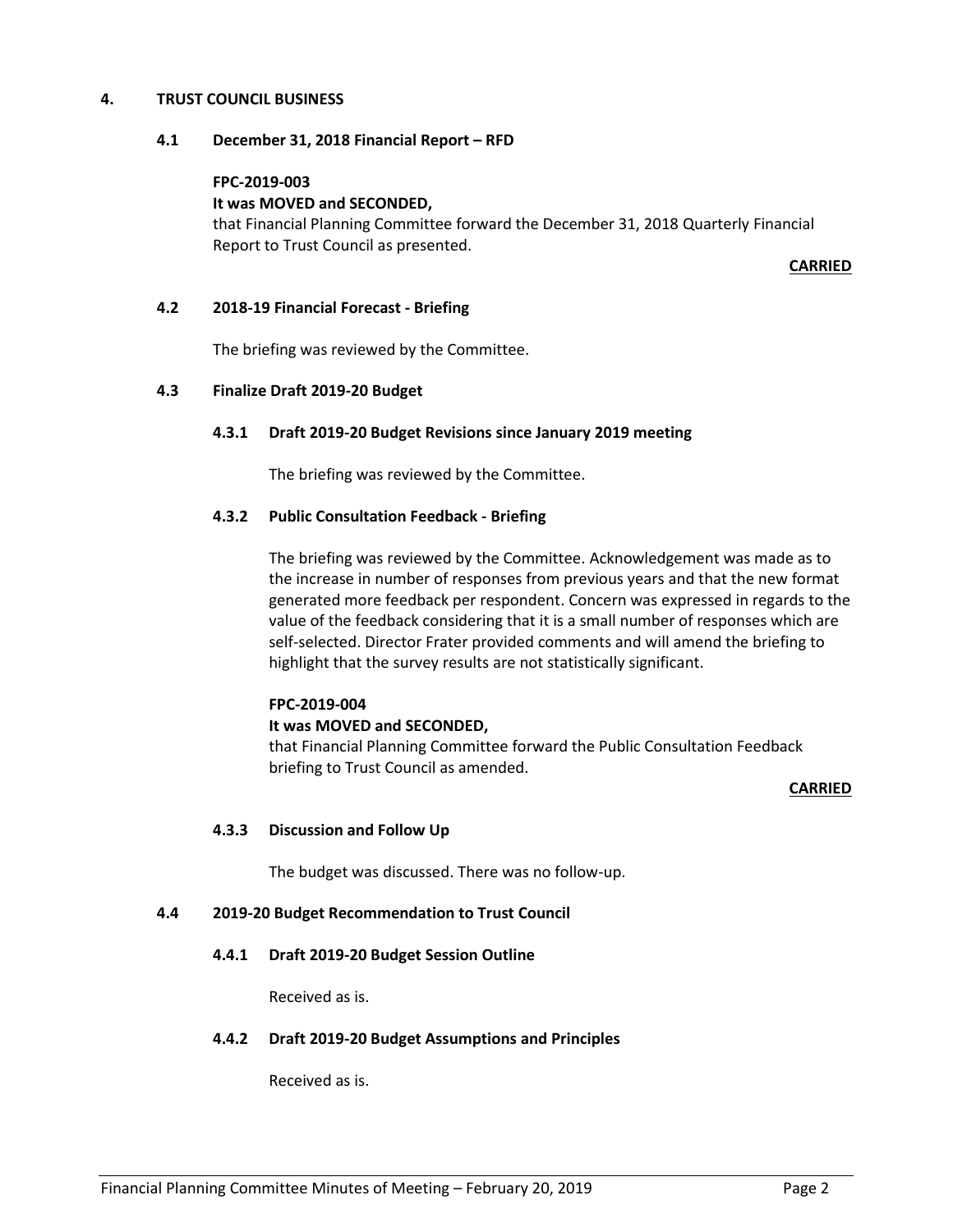## **4.4.3 Draft 2019-20 Budget Overview**

Received as is.

## **4.4.4 Draft 2019-20 Budget Detail**

Received as is.

## **4.4.5 Draft 2019-20 Budget Funding Requests**

## **4.4.5.1 Summary of 2019-20 Funding Requests**

Received for information.

#### **4.4.6 SSIWPA Tax Requisition Consultation – RFD**

The Request for Decision for Trust Council from the Salt Spring Island Local Trust Committee was received for information.

# **FPC-2019-005**

#### **It was MOVED and SECONDED,**

that Financial Planning Committee forward all agenda items in section 4.4 to Trust Council as presented.

#### **CARRIED**

## **FPC-2019-006**

## **It was MOVED and SECONDED,**

that Financial Planning Committee recommend to Trust Council to approach the Province to increase funding.

**CARRIED**

## **4.5 Ministry Bylaws**

## **4.5.1 Financial Plan Bylaw No. 176 - RFD**

The Request for Decision for Trust Council was not discussed.

## **4.5.2 Revenue Anticipation Bylaw No. 177 - RFD**

The Request for Decision for Trust Council was not discussed.

#### **FPC-2019-007**

## **It was MOVED and SECONDED,**

that Financial Planning Committee forward Financial Plan Bylaw No. 176 and Revenue Anticipation Bylaw No. 177 to Trust Council for approval.

**CARRIED**